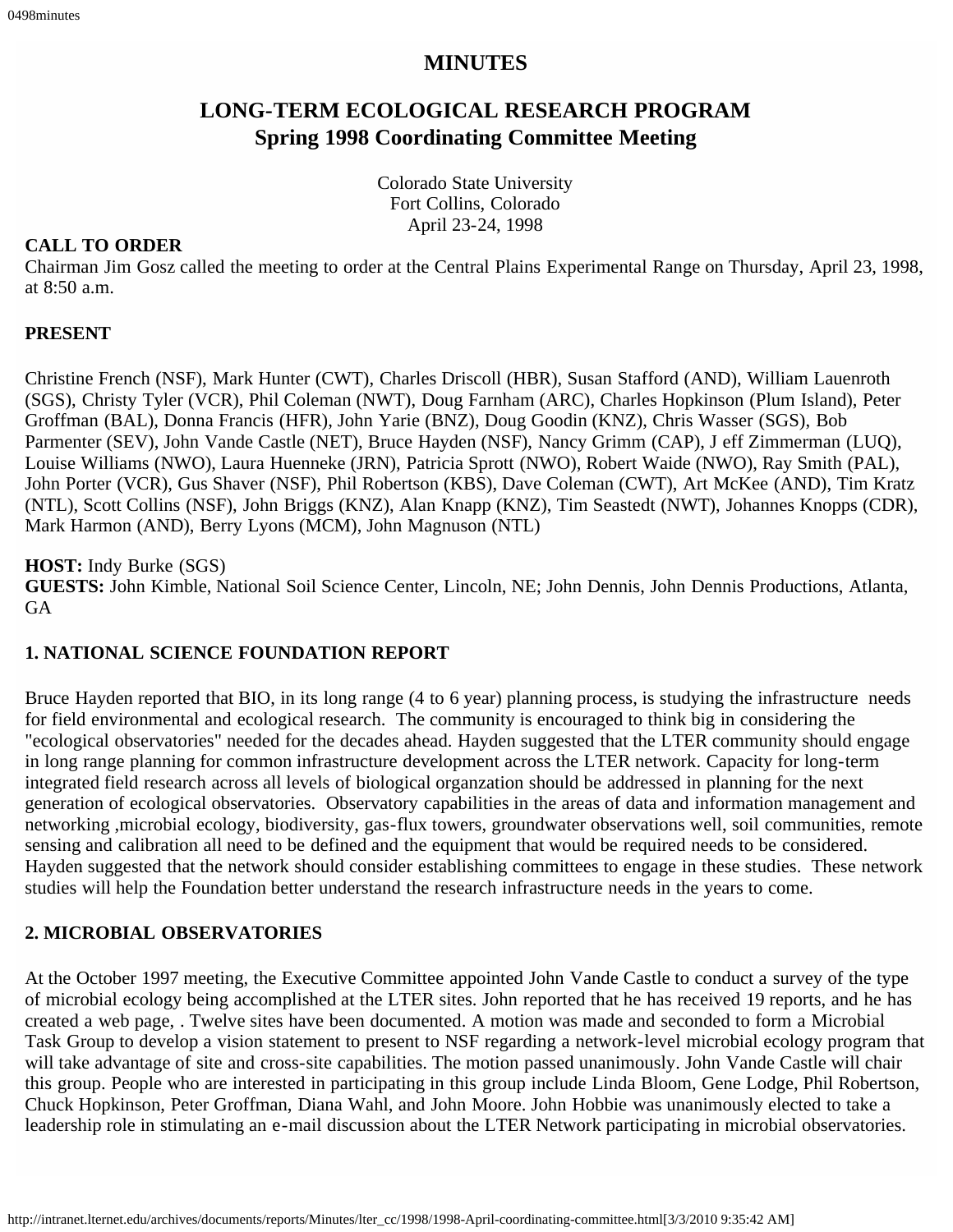## **3. NATIONAL ENVIRONMENTAL OBSERVATORY**

During the Executive Committee meeting in February 1998, Indy Burke agreed to conduct a survey regarding the elements that should go into a National Environmental Observatory. An ad hoc committee of twelve people was identified and asked for their opinions about what kinds of questions would stimulate the installation of an Environmental National Observatory. This committee will draft an introductory statement and distribute it to the LTER network to get ideas for a strong proposal for a National Environmental Observatory.

# **4. NATIONAL SOIL SCIENCE CENTER**

John Kimble, of the National Soil Science Center, has done soil work with some LTER sites and is trying to reestablish some links with LTER sites so as to gather data to take to the agricultural/farming/environmental community. The NSSC develops soil maps at different scales and has lots of useful datasets. Jim Gosz suggested that the LTER Network Office put a page on its website that points to various soil datasets, maps, etc., and to collect requests from sites as to how they would like to work with John and the National Soil Science Center.

# **5. NETWORK OFFICE ACCOMPLISHMENTS AND INITIATIVES**

The transition of the Network office from the University of Washington to the University of New Mexico has been completed. The Network Office has made offers of employment to one programmer/analyst and one systems manager, who will begin working with James Brunt in the near future. The equipment purchases and installation of the LTER information and communication system is complete. Some of the network databases are being updated, including the Personnel DB. The web site is being redesigned. The new site is expected to be completed by July 1. John Vande Castle is continuing with NASA activities. James Brunt is developing an LTER Network Information System that includes core databases and prototype databases. LTER interests will be promoted at an exhibition and reception held by the Council for National Science Funding at the Rayburn House Office Building in Washington, DC, May 20, 1998. Patty Sprott, Bob Parmenter and Jim Gosz will be present. Site representatives who are close to Washington are encouraged to attend. A new issue of the newsletter has been produced and will be distributed soon.

# **6. EDUCATION COMMITTEE**

The Education Committee will conduct a workshop to be held in the fall of 1998. Teams from interested LTER sites will be invited. These teams should include a scientific representative from the site and a K-12 teacher from the local community. This workshop will produce some descriptions or models of how sites can integrate LTER science with long-term partnerships that lead to improved science education. Laura Huenneke announced that a mailing to all sites detailing the effort will follow in May or June.

# **7. INTERNATIONAL PROGRAMS**

Chris French reported that twelve graduate students from eight LTER sites have been selected to participate in the US-Asia Graduate Student Exchange in June 1998. They will visit ILTER sites in Taiwan and China.

# **8. ALL SCIENTISTS MEETING, 2000**

Bob Parmenter reported that the Year 2000 All Scientists meeting would be held directly prior to the ESA meeting in Snowbird, Utah. LTER meetings will be held Thursday, Aug. 3, through Saturday, Aug. 5. There will be field trips on Sunday, and the ESA meeting starts Monday, August 7. The theme will focus on synthesis, self-assessment and future directions.

# **9. EXECUTIVE COMMITTEE NOMINATIONS AND ELECTION**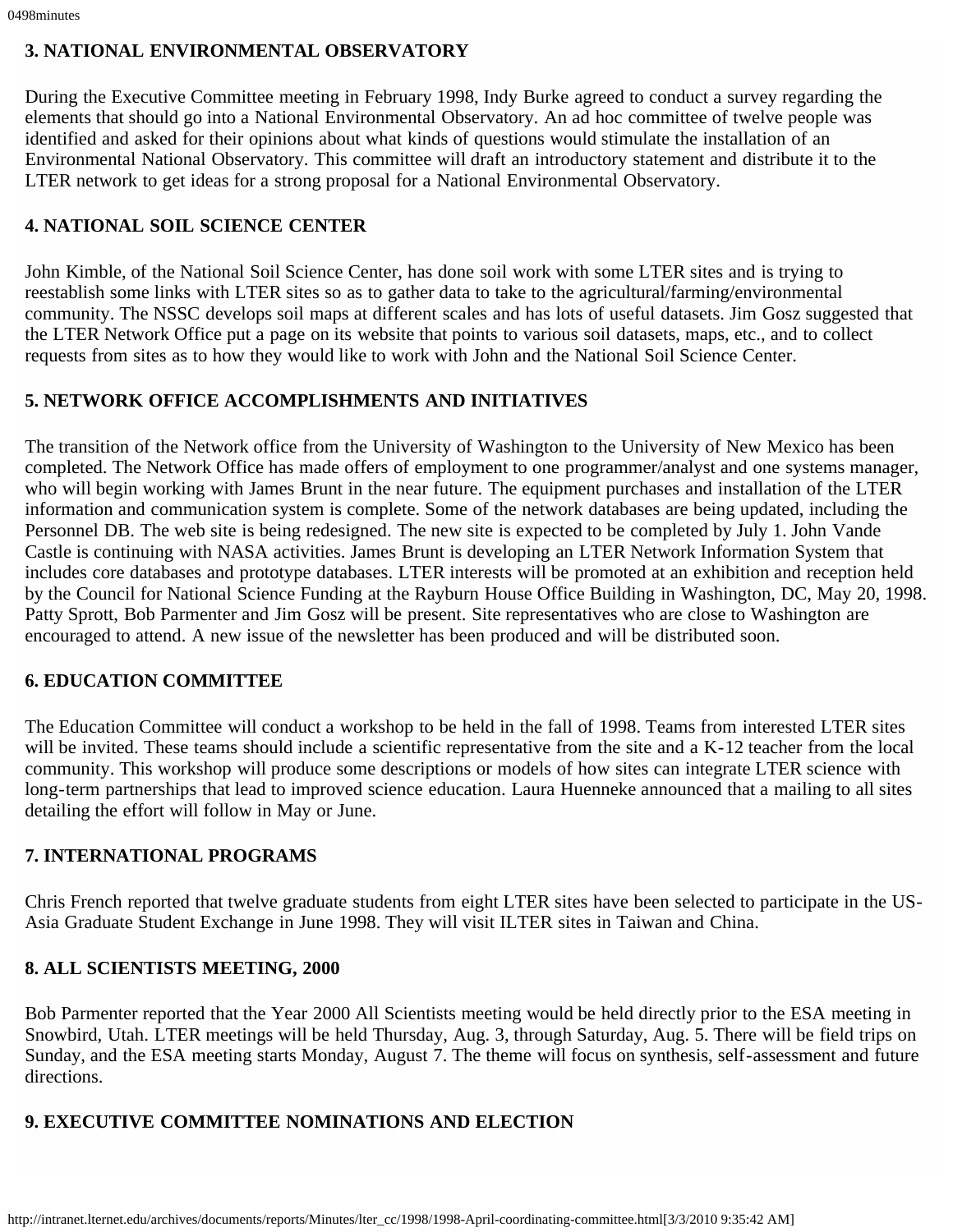John Briggs will be working at NSF for one year and will not be able to complete his three-year term on the Executive Committee. The floor was opened for nominations to fill John's position, and Gus Shaver was nominated. John Porter had previously agreed to run for the position. Voting was by secret ballot; each site had one vote. John Porter received 11 votes, Gus Shaver received 9 votes, and there was one abstention. Voting was by secret ballot. The meeting was adjourned at 11:45 a.m. \* \* \* \* \* Chairman Jim Gosz called the meeting to order at the Lory Student Center, Colorado State University, on Friday, April 24, 1998, at 8:00 a.m.

## **10. PLUM ISLAND SOUND LTER SITE**

P.I. Chuck Hopkinson described the newest LTER site, Plum Island Sound, and the research being done there.

## **11. PUBLICATIONS COMMITTEE**

Patty Sprott reported that the Publications Committee met on April 23, 1998, and drafted a charter for the Publications Committee. Konza Prairie's Synthesis Series volume is in press. It is will be available in June or July. There was discussion about interactions between the sites and Oxford Press. It was suggested that the Publications Committee act as a liaison between the sites and Oxford press to facilitate consistency in formatting and dealing with Oxford Press.

## **12. NETWORK VIDEO PRODUCTIONS**

Jim Gosz introduced John Dennis, of John Dennis Productions, who is interested in producing a Network-level video for the Y2K All Scientists meeting. Mr. Dennis presented film clips from a recent video production his firm did for Sevilleta to demonstrate the advanced digital technology capabilities of his company. There was discussion of the potential benefits of producing such a video, including outreach and as a recruiting tool. A motion was made and seconded that the Network Office investigate the possibility of using John Dennis Productions to produce a video. Following discussion, the motion was amended to state that the Executive Committee be authorized to make a decision during its August 1998 meeting on whether to use John Dennis Productions to produce a video. The amendment was seconded and passed by a vote of 19-2. The amended motion passed by a vote of 19-2. Voting was by a show of hands.

## **13. GRADUATE STUDENT COMMITTEE**

Christy Tyler, Co-Chair of the Graduate Student Committee, reported that the Committee is composed of one delegate from each site and 19 sites are represented on the Committee. They are attempting to compile a list of current graduate students at each site to facilitate e-mail communication with the grad students. The Committee is trying to organize student get-togethers at various national meetings in an attempt to expose students to the LTER Network and its resources. The next meeting of the Graduate Student Committee will be held in Baltimore in August 1998. Co-Chair Emma Rossi is retiring. Her replacement will be selected during the August meeting.

## **14. CLIMATE COMMITTEE**

Doug Gooden reported that the Climate Standards document is available for comment on the CLIMSTAN home page. Glen Juday is Chair of the Working Committee on Climate Change and its Ecological Effects, which will follow up on the theme of the October 1997 Coordinating Committee meeting. Members are Ray Smith, John Magnuson and David Greenland. The committee will meet in the near future to decide on its product.

## **15. DATA MANAGEMENT COMMITTEE**

John Briggs reported that the LTER Data Access Policy was presented to NSF in February 1998 as part of the Executive Committee meeting.. The Datatask Committee, which is a subgroup of the Data Management Committee, met in Corvallis, OR, in February 1998. A prototype database containing standardized information about each site, i.e., location, soils, vegetation, is being developed by Mark Harmon. Six sites have provided information for the database.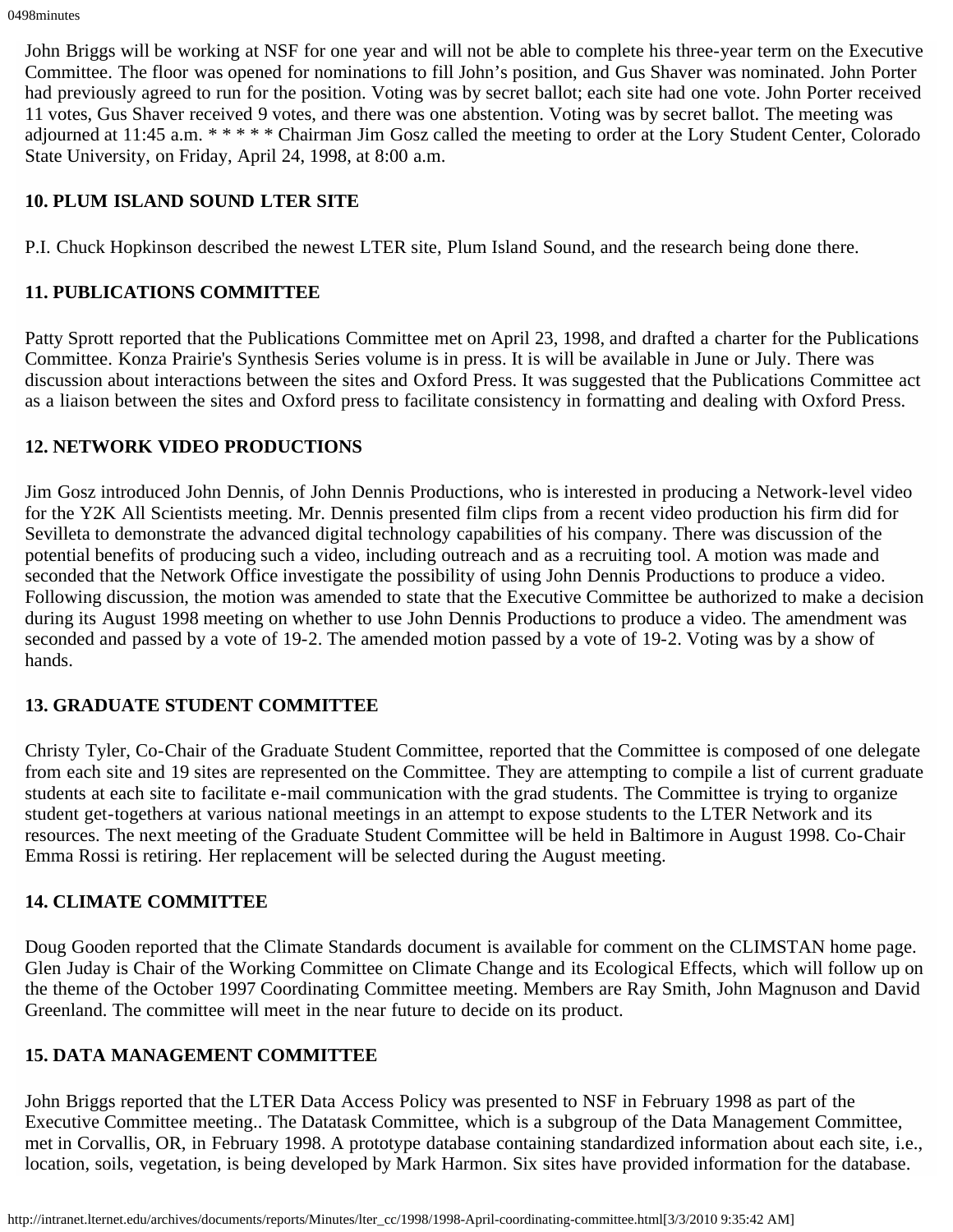### **16. TECHNOLOGY COMMITTEE**

Jim Gosz reported that the Standing Committee on Technology, which has been inactive, is being rejuvenated. The national observatory and microbial observatory people are taking the lead in terms of a Technology Committee function. During the Executive Committee meeting held April 23, 1998, a list of people who are capable of contributing to the national observatory and microbial observatory effort was compiled. These people have not been contacted, but the Executive Committee feels they have expertise to assist the LTER Network in developing the technologies we want within the Network.

### **17. SYNTHESIS COMMITTEE**

Jim Gosz reported that the Synthesis Committee on Technology has also been inactive and he believes it is critical that it be restored. Bob Waide agreed to lead an effort to reinvigorate the committee because future Network activities, including the Synthesis volumes and films, will require input from the Synthesis Committee. Bob is soliciting suggestions from people who would be willing and able to work on cross-site, network-wide efforts.

#### **18. VERY LONG-TERM PROJECTS**

Donna Francis reported on the Working Group on Very Long Term Projects, Datasets and Activities that David Foster proposed during the Executive Committee meeting in February. These kinds of activities are taking place at LTER and other sites. David proposed that representatives from these sites meet to share approaches for using long-term studies integrated with modern studies. The goal of this activity is to promote awareness of very long-term projects and generate interaction among sites. The working group would produce papers and a book that would be part of the LTER Synthesis Series.

#### **19. WEATHERING WORKING GROUP**

Berry Lyons reported on forming a working group on chemical weathering to try to develop intersite comparisons to examine chemical weathering and subsequent landscape development. A working group or planning group will meet in Tuscaloosa, Alabama, in July 1998. The idea behind this group is to initiate intersite comparison that would eventually include all of the LTER sites that have a hydrological component. They would use hydrologic and chemical data to calculate weathering rates at all of the sites and then evaluate those rates in terms of climate, vegetation, land use, etc., with the idea of developing a better understanding of what drives chemical weathering.

#### **20. CROSS-SITE PLANNING PROJECT POLICY**

Jim Gosz reported that the Executive Committee is formulating a policy on how the LTER Network will entertain requests for funding cross-site planning projects. Such requests would be small amounts (\$1- \$3,000) for groups to meet to establish a planning effort A motion was made and seconded that the Coordinating Committee authorize the Executive Committee to make decisions on awarding funds for cross-site planning projects. The Network Office will ensure that all proposals are distributed to the Coordinating Committee for comments. The motion passed unanimously.

#### **21. FUTURE COORDINATING COMMITTEE MEETINGS**

The North Temperate Lakes site will host the fall 1998 meeting. The meeting will be held on the University of Wisconsin campus in Madison October 16-18. The spring 1999 meeting will be held at Luquillo April 22-23. The fall 1999 meeting will be held at Hubbard Brook October 2- 3. It was moved and seconded to not have a Coordinating Committee meeting in spring 2000. The motion passed 20-1.

#### **22. NSF 20-YEAR REVIEW**